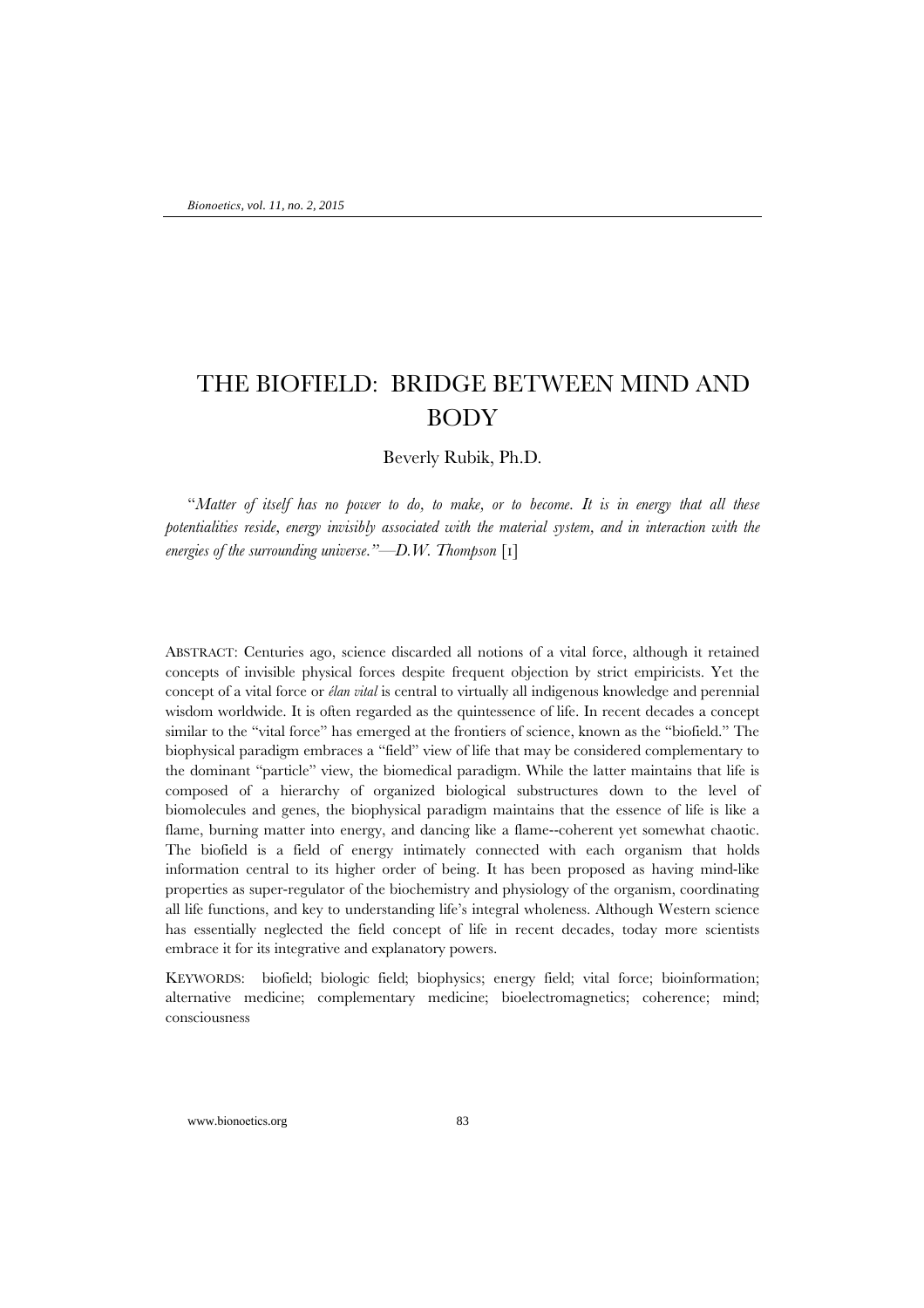# INTRODUCTION

Biochemistry and molecular biology have dominated biology in recent decades. Their successes have lead to the dominant paradigm of molecular reductionism, which reduces the entire organism to genes and other molecular constituents. Although this remains the dominant biomedical paradigm, it is quite limited in scope and explanatory power and does not embrace a holistic view of life. It falls short in explaining many of life's salient features and inextricable wholeness. Medical modalities inexplicable by the dominant paradigm have been excluded from the mainstream, relegated to alternative or complementary medicine, if not entirely dismissed as bogus. Yet many of these alternative and complementary modalities are based on indigenous wisdom and include some of the oldest and foremost therapies still used worldwide. In short, the dominant biomedical paradigm can explain the mechanical features of life, but has been challenged in recent years by discoveries in epigenetics, mind-body science and medicine, energy medicine, and other findings.

We need a new scientific world view that is more encompassing in order to embrace life's full potential and especially the full human potential in health and healing. We need new scientific approaches in basic and clinical research. New unifying concepts that will help us create an appropriate scientific foundation for a more comprehensive medicine are in progress. This paper summarizes the perspective of field concepts in biology and medicine.

There is a scientific view of life based on biophysics. Living systems are regarded as complex, nonlinear, dynamic, self-organizing systems at a global or holistic level. Living systems are constantly exchanging energy-with-information at multiple levels of organization in order to survive and thrive. They also possess emergent properties such as higher order relationships dependent on context and meaning that can have profound effects. This biophysical view is based on an organizing field within and around the organism that carries bioinformation central to regulating life functions. This goes beyond the usual molecular concepts of bioinformation.

So, on the one hand, we have the present dominant paradigm that offers a reductionist, analytical view of life based on molecules and structure-function relationships. On the other hand, the emerging biophysical view is a dynamic one that addresses the whole organism and its environment—its field interactions and integral flows of bioinformation. Metaphorically speaking, the dominant paradigm depicts life as a crystal, and the emerging biophysical view depicts it as a flame. While each view has its limitations, together they are complementary, similar to particle-wave duality, the principle of complementarity in quantum physics. Together they offer a more comprehensive view of the living state. Life is simply richer and more complex than it is possible to express in a single model or metaphor.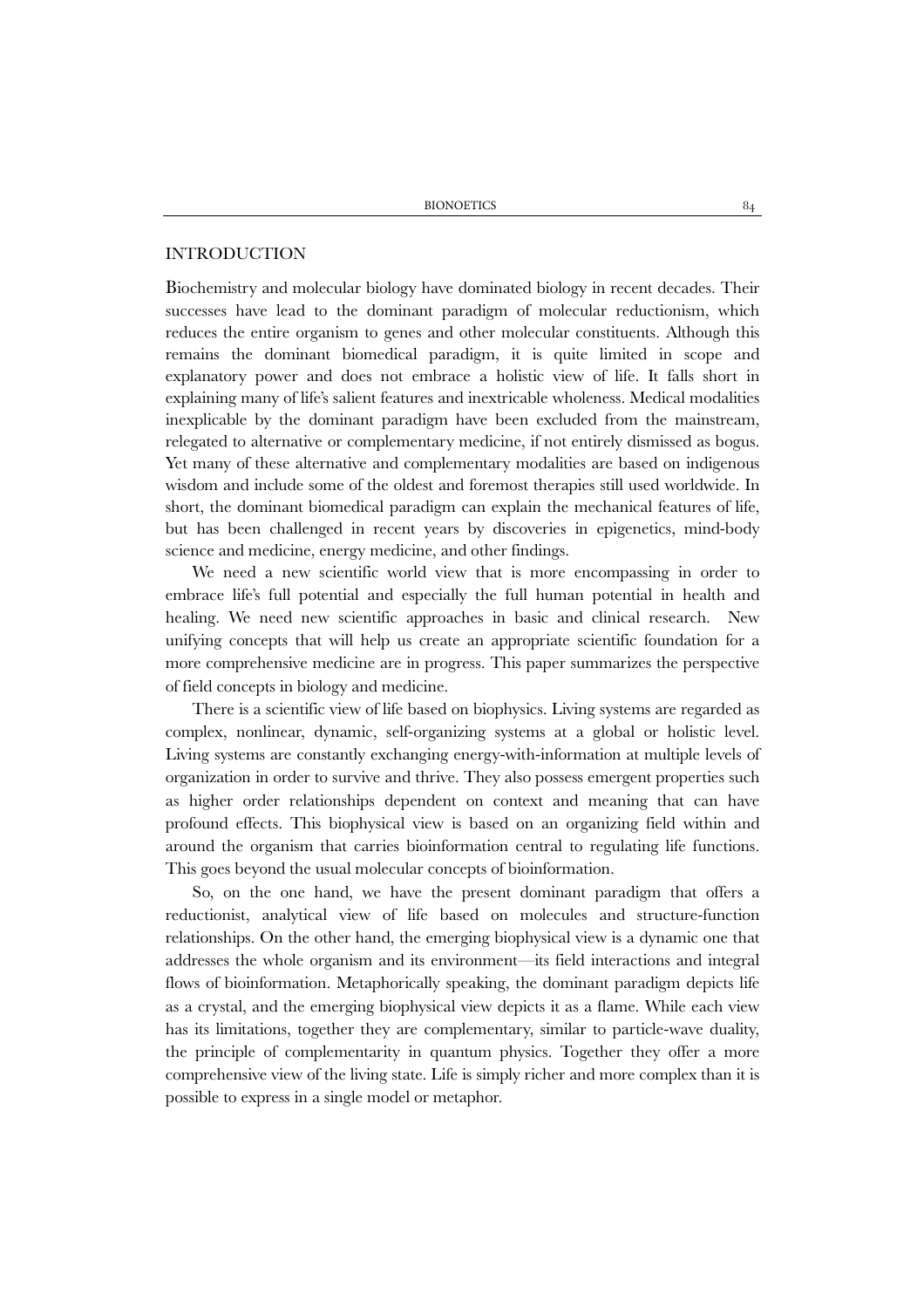#### HISTORY OF EARLY BIOLOGIC FIELD CONCEPTS

Since antiquity, there have been two opposing views of the nature of life. Democritus, who coined the word "atom", maintained that everything, including organisms, is reducible to its constituents. By contrast, Aristotle held that life processes were autonomous and organisms were integral wholes. These two viewpoints remain today with molecular reductionism and a holistic view that embraces a field concept of life.

The notion of a vital force or *élan vitale* goes back to the 1600s. In vitalism living matter was believed to involve a life force, a metaphysical entity intrinsic to life that renders it alive. This force was considered immeasurable and outside the scope of science. Yet discoveries of bioelectricity challenged vitalism. By 1850, experimental electrophysiology had banished vitalism from biological science. [2]

There are various terms used to evoke a vital force or an associated vital energy that originated in antiquity. For example there is  $qi$  (chi) in Chinese medicine;  $ki$  in Japanese medicine, *prana* in Ayurveda, and many such terms in other types of indigenous medicine. The notion of a universal life energy is ubiquitous in energy healing delivered by practitioners' hands. These same practitioners can often sense imbalances in patients' energy fields. Most traditional healing practices maintain that disease starts with an energetic imbalance such as a blockage or other irregularity in the energy flow through the body. Modern complementary and alternative systems such as chiropractic, homeopathy, and classical osteopathy are also founded on principles of a vital force. Therapeutics in these practices involves restoring the vital force to promote healing.

The concept of field, from physics, refers to a non-material element that interacts with an object within it. Therefore, a field cannot be detected directly but only through its action upon a probe. Contemporary physics holds that there are only four types of force operating throughout nature--gravity, electromagnetism, and the strong and weak nuclear forces, the latter two having a range limited to the atomic nucleus. A particular form of energy (defined in physics as the ability to do work) is associated with each force; for example, electric, magnetic, and electromagnetic energies are associated with the electromagnetic force. Clearly the electromagnetic force is central in biology.

The concept of biologic field first arose in embryology to explain the development of organisms that seemed to follow an underlying informational template. The Russian scientist, Gurwitsch, coined the term, "morphogenetic field" for the highly coherent and dynamic process of the unfolding embryo as well as biological regeneration. Gurwitsch also discovered mitogenetic radiation, ultraviolet light emitted from growing organisms that stimulated similar organisms to grow. From 1900-1950, other prominent developmental biologists including Driesch, Spemann, and Weiss worked from this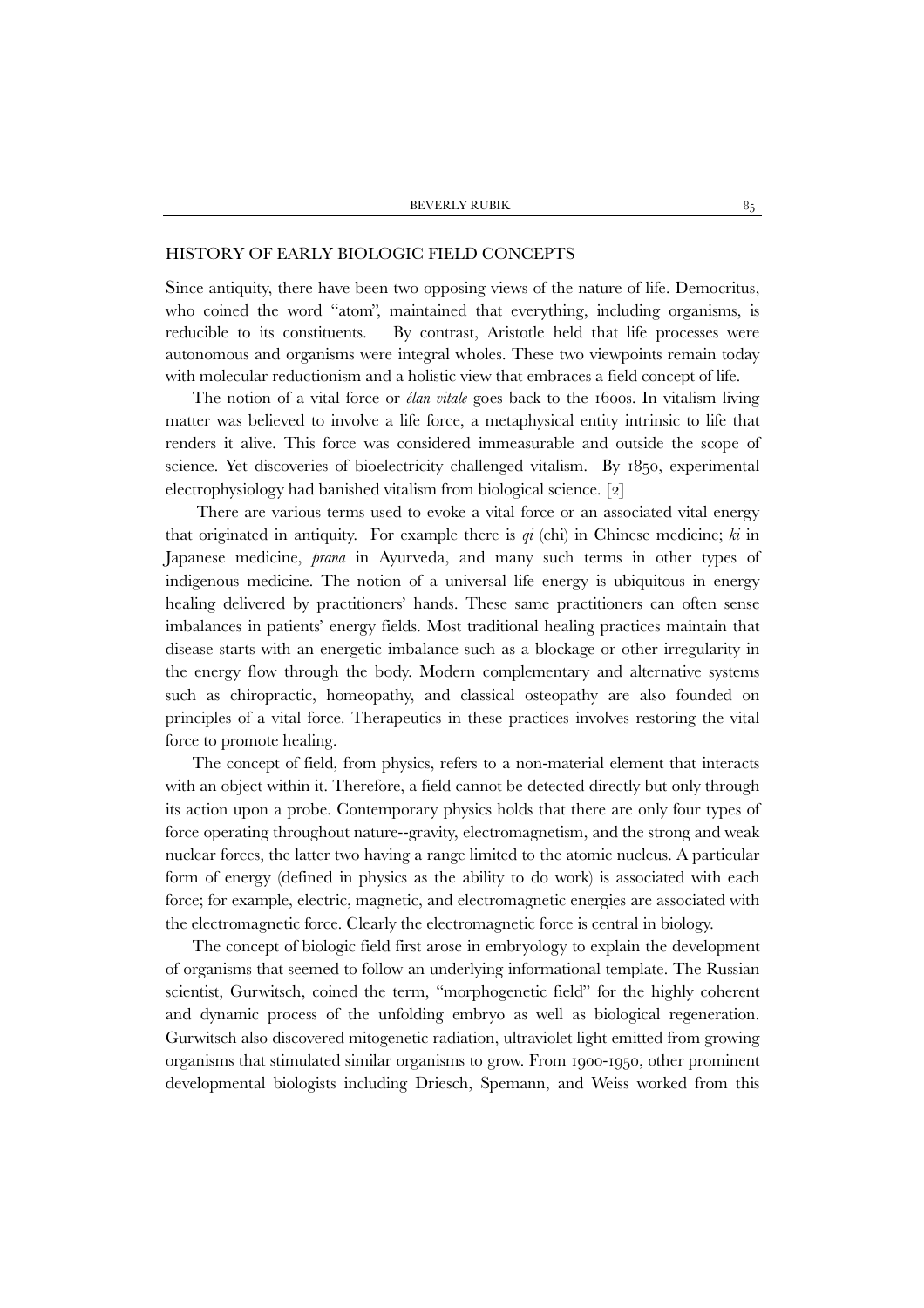BIONOETICS 86

same perspective. Some of them maintained a vitalistic perspective. However, there is no reason today to attach vitalism, a philosophy that life is incomprehensible from a scientific perspective, to biological field theory. Weiss, who discovered that the morphogenetic field was unchanged if he removed some embryonic tissue, proposed that the biologic field was a holistic property of the entire organism (Jerman et al., 2009). These early embryologists did not address the nature of the morphogenetic field.

# OVERVIEW OF MODERN BIOPHYSICAL FIELD CONCEPTS

As previously mentioned, the electromagnetic field is the most important physical field governing life. Ions, polar molecules, electrons, and moving charges within cells intimately involve electromagnetics. Needless to say, conventional biomedicine recognizes that the electromagnetic force is indeed the main physical force at work in organisms, but its use is typically restricted to explaining extremely short-range interactions such as those between adjacent molecules in biochemistry. Whereas biochemistry is based on individual chemical reactions with discrete transfers of electrons between molecules, biophysics invokes electromagnetic, electric, and magnetic fields to describe an all-encompassing and all-permeating biologic field of the organism proposed to coordinate and regulate life functions. Thus, modern biologic field theories are based on electromagnetics, including quantum electrodynamics.

Nobel laureate Szent-Györgyi introduced the notion of proteins as electronic semiconductors and re-introduced electricity as central to the living state. [3] He proposed that proteins exist in functional units such as charge-transfer complexes, which can absorb light that raises the energy levels of the electrons such that they are delocalized, and their energy moves freely within the complex. The biomolecules *in vivo* were thus considered to be predominantly in an excited state that was coupled to biochemical reactions.

A different approach was taken by Burr and Northrop at Yale University. They measured bio-electric phenomena in organisms in various states of development and health using a voltmeter. They proposed the Electro-Dynamic Theory in which the bodies of organisms, including plants and animals, were mapped for the bio-electric fields. They referred to these fields as "life fields" and believed that electricity molded biological form and controlled development, health, and mood. [4]

In the 1960s, Presman, a Soviet bioelectromagnetics researcher performed groundbreaking work outlining the first holistic electromagnetic field theory of life and its relation to the environment. Electromagnetic fields from the natural environment played a central role in the evolution of life. Organisms behave as exquisitely sensitive antennae for these extremely weak natural electromagnetic fields (exogenous fields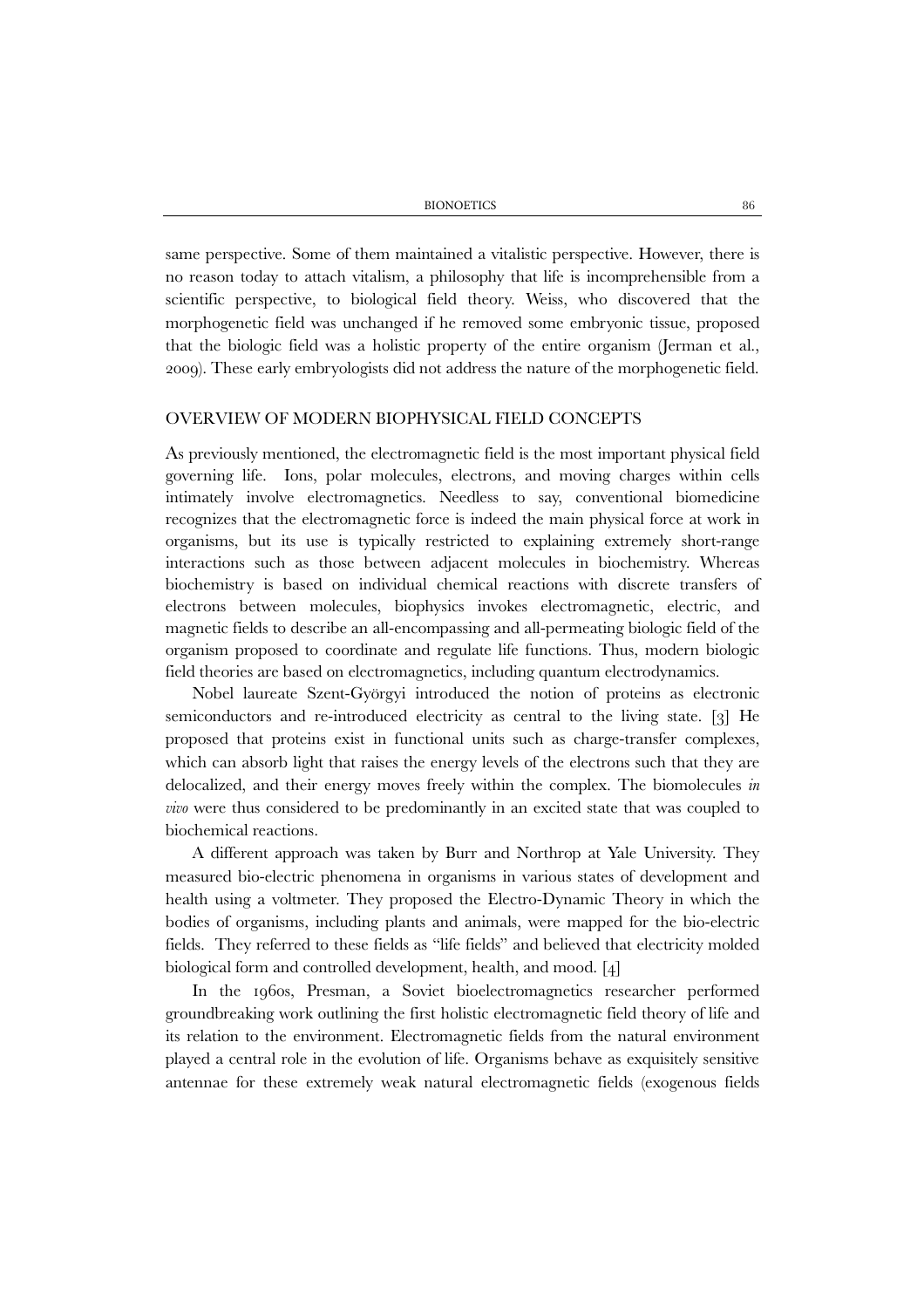from the environment), such as, for example, the geomagnetic field. These natural fields interconnect life with its environment as well as connect organisms to one another. Moreover, electromagnetic fields produced by the organisms themselves (endogenous or biologic fields) can have long-range effects and play an important role in coordinating physiological functions. [5]

 A model related to Szent-Györgyi's approach that involves an extended excited state inside the organism is the concept of the bioplasma, developed independently by Sedlak [6] and Inyushin. [7] First of all, a plasma is a unique phase of matter—a collection of ions produced by heating ordinary matter (solid, liquid, or gas) or subjecting it to a strong electromagnetic field. It is the most common phase of matter in the universe and comprises the stars and galaxies. Plasmas are exquisitely sensitive to exogenous fields and can spontaneously self-organize into complex dynamic forms. The bioplasma is one in which the biomolecules *in vivo* are predominantly in a stable, collective, excited state. It is a cold plasma (not glowing) that forms an energetic and informational network throughout the organism involving a colloid of semi-conducting proteins as the main constituent in a redox (oxidation-reduction) chemical oscillator displaying complex dynamics. This is analogous to a low-power laser that uses chemical, electrical or magnetic energy to pump it into an excited metastable state. Coupling between the biochemical reactions of the living state takes place electromagnetically, with a wave-like internal coordination surrounded by an electromagnetic wave externally emitted. Biological effects of exogenous electromagnetic fields are ascribed to collective resonance properties of the whole bioplasma and not just to any of its parts. [8] [9]

 Based on a quantum physics approach along with nonequilibrium thermodynamics (the energetic properties of open systems exchanging energy and/or matter with the environment), Fröhlich proposed a biophysical theory of the living state based on coherent oscillations. [10] [11] Coherence is a physical state where all components oscillate collectively in phase and create long-range dynamic order. For example, the laser is a device with coherent dynamics that emits coherent light. Electrically polar structures of biomolecules that contain electric charges can generate electromagnetic fields when they vibrate, thereby producing an endogenous electromagnetic field of the organism with coherent modes. In relation to this, the majority of proteins are electrically polar structures typically immersed in water, a highly polar liquid. When metabolic energy exceeds a critical level, these polar structures engage in a steady state of nonlinear vibration, and energy is stored in a highly ordered manner, as a coherent excitation. This order expresses itself as a longrange phase correlation, where the behavior of the particles in the living state is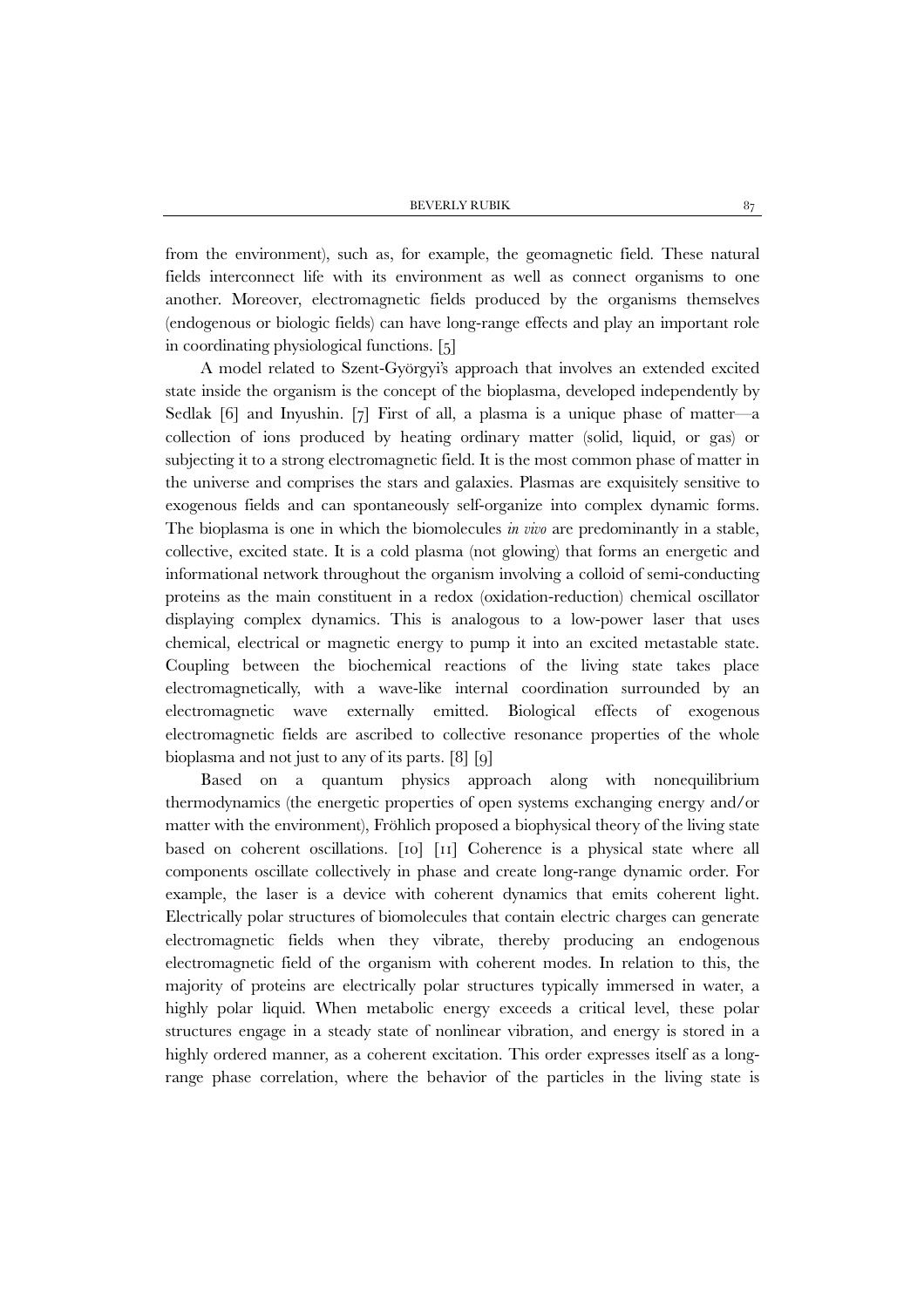communal and inseparable. By this approach, the order in biological systems is not just spatial, but dynamic, and can include long-range coherence within the entire organism. By analogy, a stage full of ballerinas performing pirouettes repeatedly such that they always face the audience simultaneously, is an example of dynamic coherence. Fröhlich's approach predicts certain resonant frequencies of the biological field in the microwave region of the electromagnetic spectrum between  $100 - 1000 \text{ GHz}$ . [12]

Fröhlich's model inspired others who further developed the concept of an endogenous coherent electromagnetic field. Pokorny invoked a particular structure, the cytoskeleton that involves microtubules, tree-like structures throughout the cytoplasm. These are electrically polar structures that can be excited and are expected to generate an endogenous coherent electric field that could have a dominant effect directing the transport of molecules and electrons throughout the cell. [13] [14] Connective tissue with an extracellular matrix composed of collagen that interconnects cells throughout the body is another prospect. [15]

Another approach stemming from Fröhlich's basic model comes from quantum electrodynamics (QED) of condensed matter, which involves hypothetical nanostructures in liquid water called coherent domains. Since the human body and many other organisms are comprised of 70% water or greater, this approach is biologically relevant. E. Del Giudice and G. Preparata theorized that a certain fraction of liquid water contains coherent domains of  $\sim$ 100 nanometers in diameter, consisting of water molecules that are resonating with fields in the environment. [16] Water molecules within these domains vibrate in unison, because they are in a state of coherent excitation in which photons are trapped in resonant states. These coherent domains of structured water provide dynamic order over distance, as, for example, within cells, tissues, and the whole organism, and can also act as "antennae" for exogenous fields. In doing so, water coherent domains can easily be excited and capture surrounding electromagnetic fields to produce additional coherent excitations at those frequencies. The QED theory of water with its intrinsic, vibratory, coherent domains that are exquisitely sensitive to exogenous fields may underlie the dynamic organization of life itself. [17] Due to this dynamic substructure that is in constant interaction with the environment, water can register extremely subtle information about its environment through rapid changes in its internal processes. This model has also been invoked to explain the "memory" of water, the ability of water to store and convey specific information relevant to health, as, for example, in homeopathic remedies, hypothesized to exist through electromagnetic signals stored in water's coherent domains.

Further development of the QED model of water in relation to the living state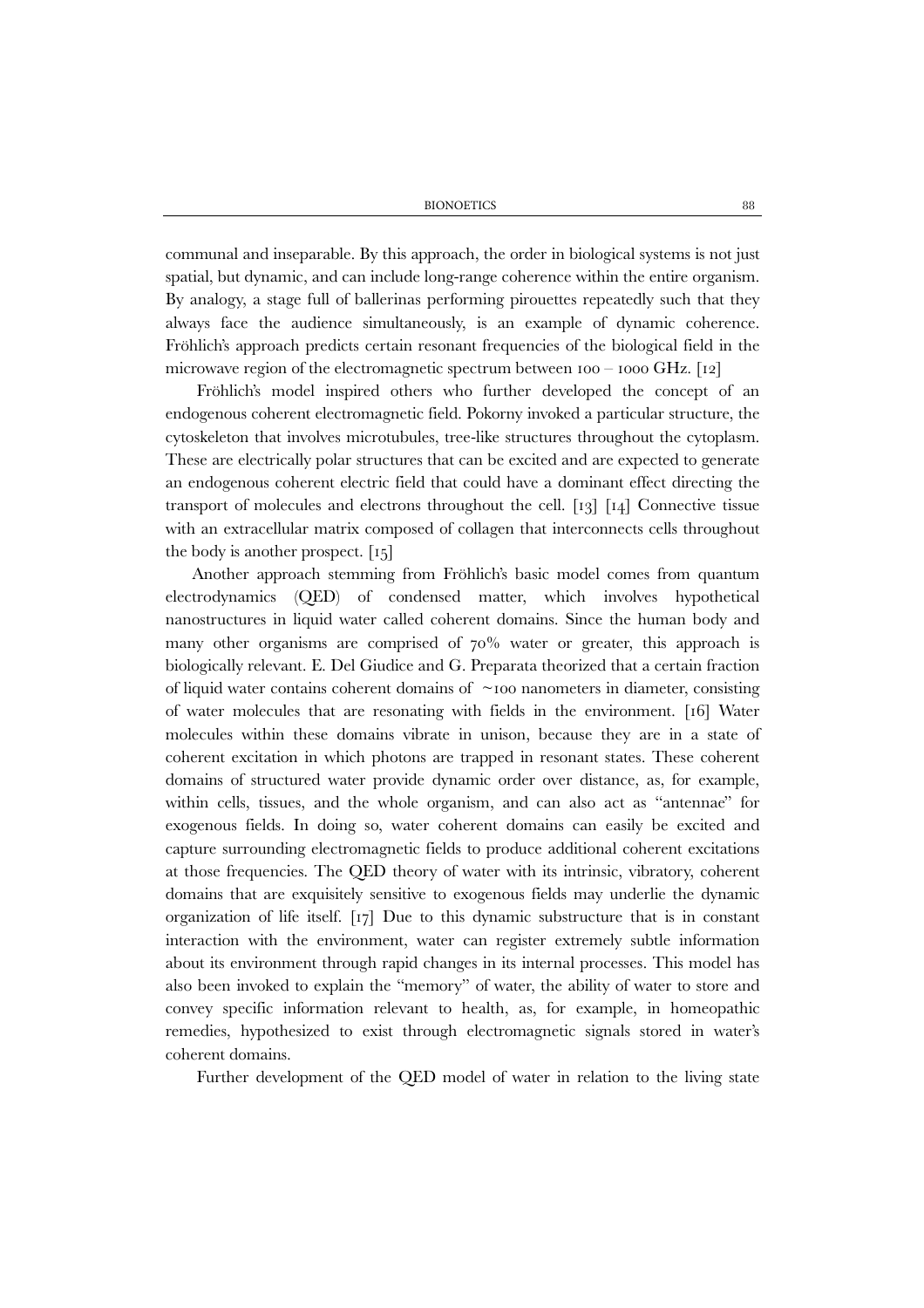BEVERLY RUBIK 89

stems from the fact that most of the biowater (water comprising living organisms) is either intracellular or interstitial water and is in extremely close proximity to charged membrane interfaces, so-called confined interfacial water, the water confined to nanospaces. Such water exhibits unusual physical properties that are quite different from bulk water. Interfacial water is energized by the membrane electrical potential as well as acted upon by ambient fields, including exogenous fields such as ambient light. Del Giudice and colleagues predict higher concentrations of coherent domains in confined interfacial water. [18] Furthermore, charged aqueous colloids, which are considered *in vitro* models of cytoplasm, at the interface of charged membranes and in the presence of ambient light, self-organize into remarkably complex structures ranging up to several millimeters. [19] That is, self-organization into coherent structures is observed at the mesoscopic level in certain colloids under nonequilibrium conditions, producing dynamic life-like behavior under the influence of externally applied electromagnetic fields. Additionally, others have proposed that the flow of protons along confined interfacial water, for example, in the extracellular matrix comprised of collagen fibers, may exhibit coherence and be the basis of bioenergetic regulation. [20] Confined water was found to have proton conduction rates many orders of magnitude higher than bulk water, among other unexpected physical properties. Thus, the mesoscopic level of the living state is characterized by emergent collective properties that are governed by electromagnetic fields.

Another modern approach that originated with Gurwitsch's discovery of mitogenetic radiation entails studies on the emission of visible and ultraviolet light from organisms. Due to internal electronic excitations that are considered as a coupling of Fröhlich coherent modes, living organisms emit ultraweak photon emission in the visible region, 400-700 nm, called biophotons. These can be measured using sensitive detectors, photomultiplier tubes that count single photons. Although the scientific mainstream typically associates this ultraweak photon emission with bioluminescence from reactive oxygen species, i.e., as a waste product of metabolism, a growing number of researchers maintain that at least some of this light emission is coherent, contains bio-information, and is indicative of dynamic coherence within organisms, which is inferred from statistical properties of the light emitted. [21] Although the intensity of biophotons is extremely low, of the level of  $10-200$  photons/s•cm<sup>2</sup> of tissue, the information carried by this light, called electromagnetic bioinformation, can be significant for organisms. [22] For example, biophotons been shown to be involved in intracellular communication as well as in communication between organisms. [23] Furthermore, biophoton emission has been measured from humans. [24] There is preliminary evidence that biophoton emission measured from energy healers and their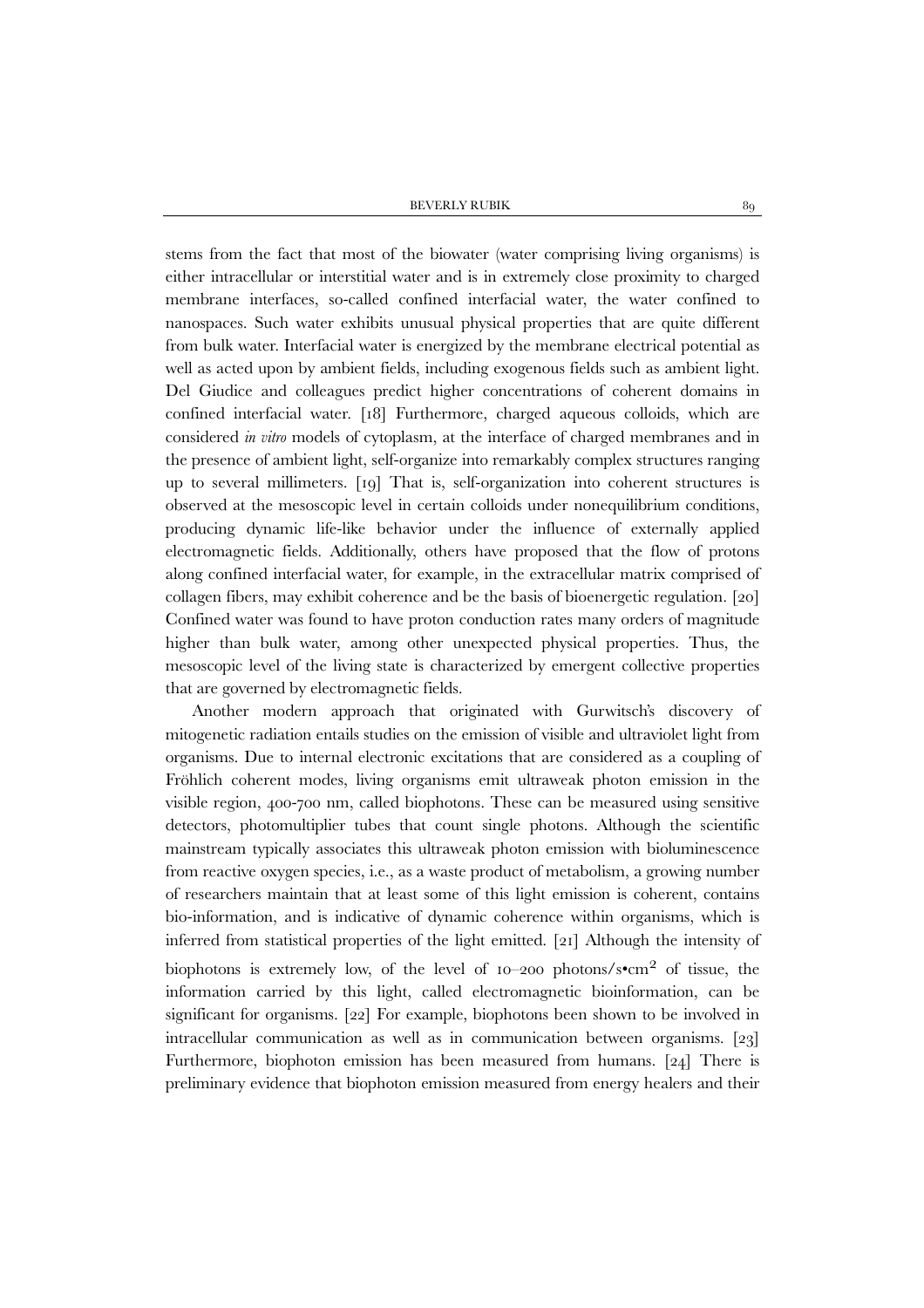patients before, during, and after energy medicine sessions changes over time and may be implicated in energy healing. [25]

Other researchers have proposed various concepts of a biologic field. [26] Tiller proposed the existence of a new force with a subtle energy unique to life, one that could be addressed by science. [27] Zhang called the biologic field the "electromagnetic body" and considered it to be a complex, ultraweak field of chaotic standing waves, a dissipative structure maintained through ongoing consumption of energy. Zhang's biologic field is composed of electromagnetic fields that form the energetic anatomic structures including the chakras (energy centers of the body along the midline) and acupuncture meridians. [28] [29] Jerman proposed that the endogenous coherent electromagnetic field of organisms is the central entity of life rather than DNA. [30] Savva considered the biologic field to go beyond electromagnetism and to carry the information of intention and the psychic realm. [31] [32]

The term "biofield" was conceived in 1992 by an *ad hoc* committee of complementary and alternative practitioners and researchers convened by the new Office of Alternative Medicine at the US National Institutes of Health. It was recognized that many of the manual medicine modalities including chiropractic, classical osteopathy, and massage, as well as the energetic therapies such as Reiki, Therapeutic Touch, and external *qi* therapy, were all founded on the concept of a vital force, and each had its own terminology to describe it from a particular cultural context. The committee sought a universal term that would describe a central organizing biologic field grounded in science that would bring unity to this area. "Biofield" was coined for this purpose and defined as "a massless field (not necessarily electromagnetic) that surrounds and permeates living bodies and affects the body." [33]

This author has proposed the biofield as nature's original "wireless" communication system, in which the field is complex and dynamic, like a moving hologram, conveying information throughout the organism and the central regulator of homeodynamics, the steady state behavior that changes as the organism integrates new information. [34] [35] [36] The biofield may be involved in biological development and regeneration, by virtue of its high bandwidth, extensiveness throughout the organism, and rapid communication capabilities. [37]

Measuring energy emitted from the human body is insufficient to establish whether it is relevant to the biologic field. However, studying the human energy emissions associated with the various energy healing modalities such as Reiki, Johrei, external *qi* therapy, and determining whether these emissions affect other organisms beneficially, would provide evidence of energy-with-information and therapeutic efficacy. [38]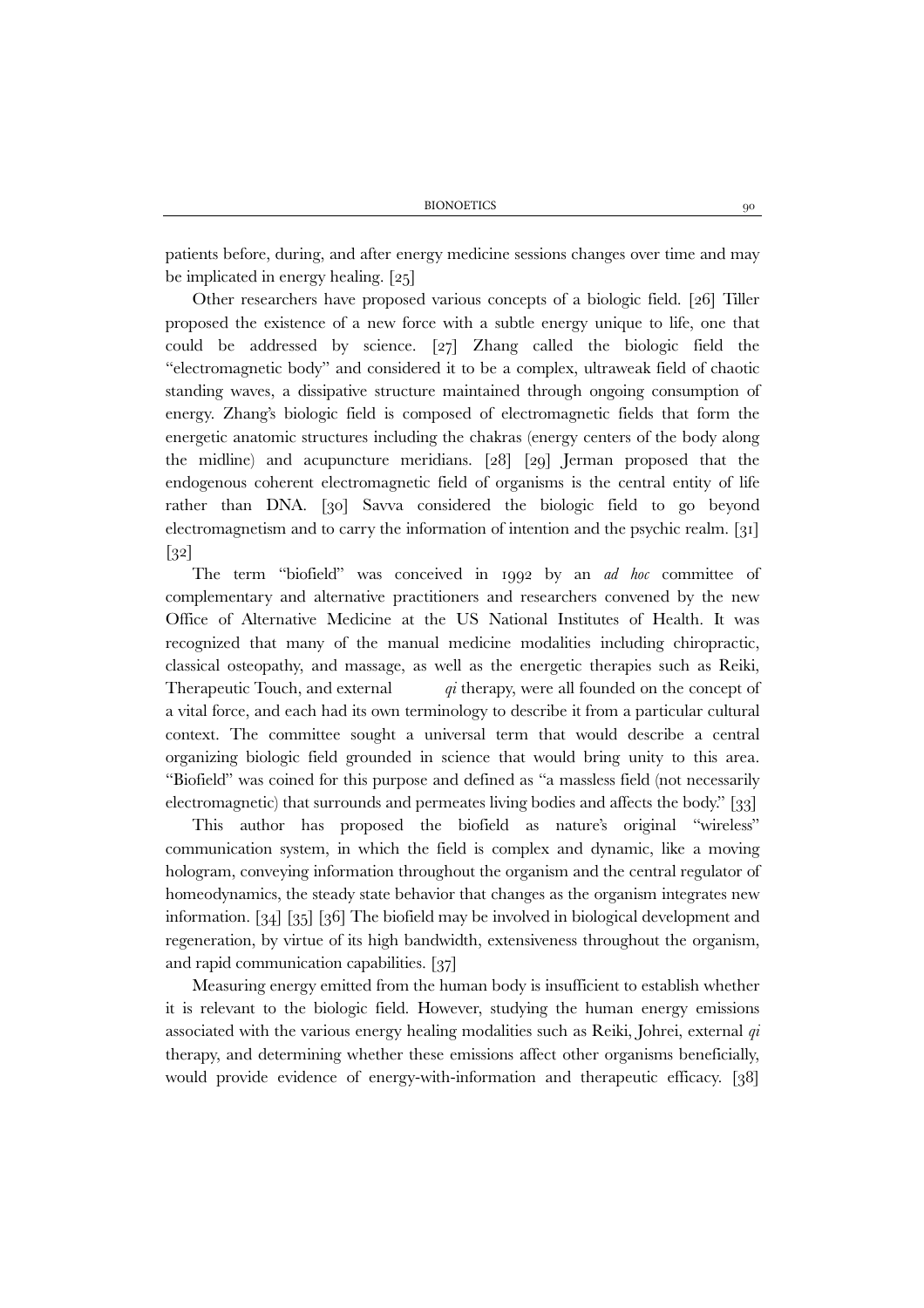Studies finding beneficial effects of energy healing on *in vitro* cellular systems have established that these therapies involve energy beneficial to organisms beyond mere placebo effects. [39] These studies, along with others documenting physiological effects, as well as clinical trials on animals and humans, taken together, provide evidence for the functionality of the biologic field and its importance in medicine. [40]

#### THE ROLE OF CONSCIOUSNESS

Over 400 years ago, science expelled consciousness from its quest, deeming it outside of the material realm and in the realm of religion. However, this split between mind and matter is distinctly a Western dilemma. The East maintained an integrated biophilosophy of mind inseparable from body. In Oriental medicine there is an ancient principle--that where the mind goes, *qi* flows, and the blood follows *qi*. So, at least in the East, the mind is the overarching commander of the vital force, which moves the energy, and then the flesh follows suit.

It is notable that in recent years science has begun to explore consciousness. Research on the mind-body interrelationship with practical applications in mind-body medicine is underway. There are laboratory experiments on distant mental interactions with living systems that demonstrate measureable changes. In addition, physicists are deliberating over the role of the observer in quantum mechanics and the interrelationship of consciousness and the physical world.

There are various ways to relate the biofield to consciousness, as follows. For one, the biofield as the endogenous biophysical field of the body may be envisioned as a "bridge" or "mediator" between mind and body, similar to the role of *qi* in the principle of Oriental medicine. Consciousness--through conscious intent, will, visualization, affirmation, prayer, etc. may, in fact, govern the biofield because it denotes a higher level of being. According to living systems theory, new properties appear at higher levels of organization, irreducible to lower levels, and may, in fact, override lower-level regulation by "top-down" causation. So, changes in the biofield may be the first in the sequence of responses to thought and intention, followed by subsequent shifts in the physiology and biochemistry. By such means the biofield and the flows of energy-with-information associated with it may play a role in the *modus operandi* of mind-body therapies.

An extended concept of information is needed in biology. In conventional biology, it is well known that molecules such as DNA and hormones convey information. Biofield science offers the new concept of electromagnetic bioinformation, in that energy fields, however weak, carry information that affect life functions. Moreover, energy medicine interventions—including healer interventions, homeopathic remedies,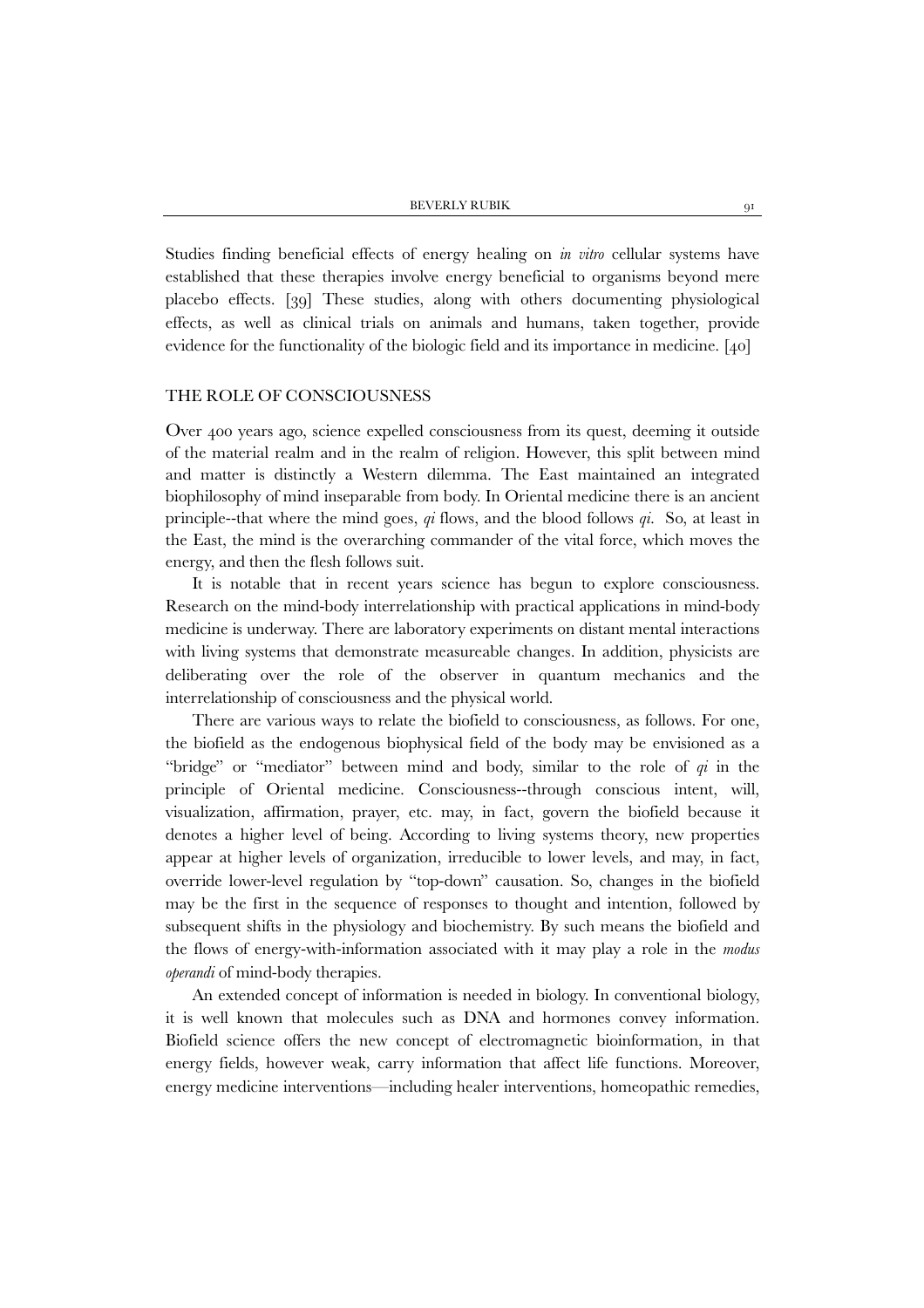BIONOETICS 92

and bioelectromagnetic therapies, act informationally and utilize energetic stimuli that are extremely weak, on the order of intensity as the biofield itself, rather like small "nudges" working in harmony with the organism's system dynamics, to produce rapid, integral beneficial effects. In addition, we must consider that there are informational flows among and between all the levels of organization in living systems with their innumerable connections from the viewpoint of living systems. One may extend the concept of information beyond that conveyed by matter and energy to the realm of consciousness itself. Thus, conscious intention, will, and thought may provide active information that may be causal, too, affecting health and healing. [41]

Another possibility, which is not exclusive, is that there may be other fields presently unknown to science that are subtle, which may, in fact, comprise consciousness or act as an agent of consciousness. The biofield may consist both of veritable electromagnetic fields as well as other, putative subtle energies, beyond known energies. In relation to this, consider the fact that contemporary electromagnetic theory was truncated from Maxwell's original formulation, when his 20 original equations with 20 unknowns were reduced to only four equations by Heaviside to simplify the theory into a form usable by electrical engineers. [42] In light of these fundamental modifications in Heaviside's reformulation, it stands to reason that the original Maxwellian theory of electromagnetics may encompass more complexity that has been overlooked—including the possibility of a subtle energy field involved in the biofield. Distant healing and other phenomena involving conscious intent may involve such a putative energy, a postulated subtle energy or energies, [43] [44] one that serves to explain a class of phenomena beyond the four fundamental forces, and which does not dissipate over distance by the inverse square law. Finally another distinct possibility is that distant healing may not involve any energy transfer whatsoever if the healer and patient are connected via quantum nonlocality.

At a higher level of organization, the therapeutic partnership in medicine and other relationships may involve interacting biofields. For example, the biofield of a sick patient may entrain to the biofield of the healthier practitioner. For social interactions that involve yet higher levels of organization, we might expect new emerging interpersonal and group biofields. Thus, it is possible that no single concept of the biofield will encompass all the ramifications of organizing fields in living systems.

## **CONCLUSIONS**

The concept of the biofield emerged from a vitalist perspective but is now firmly grounded in science. It provides the rudiments of a scientific foundation for a holistic view of life and a *modus operandi* for integrative medicine. The variety of energy healing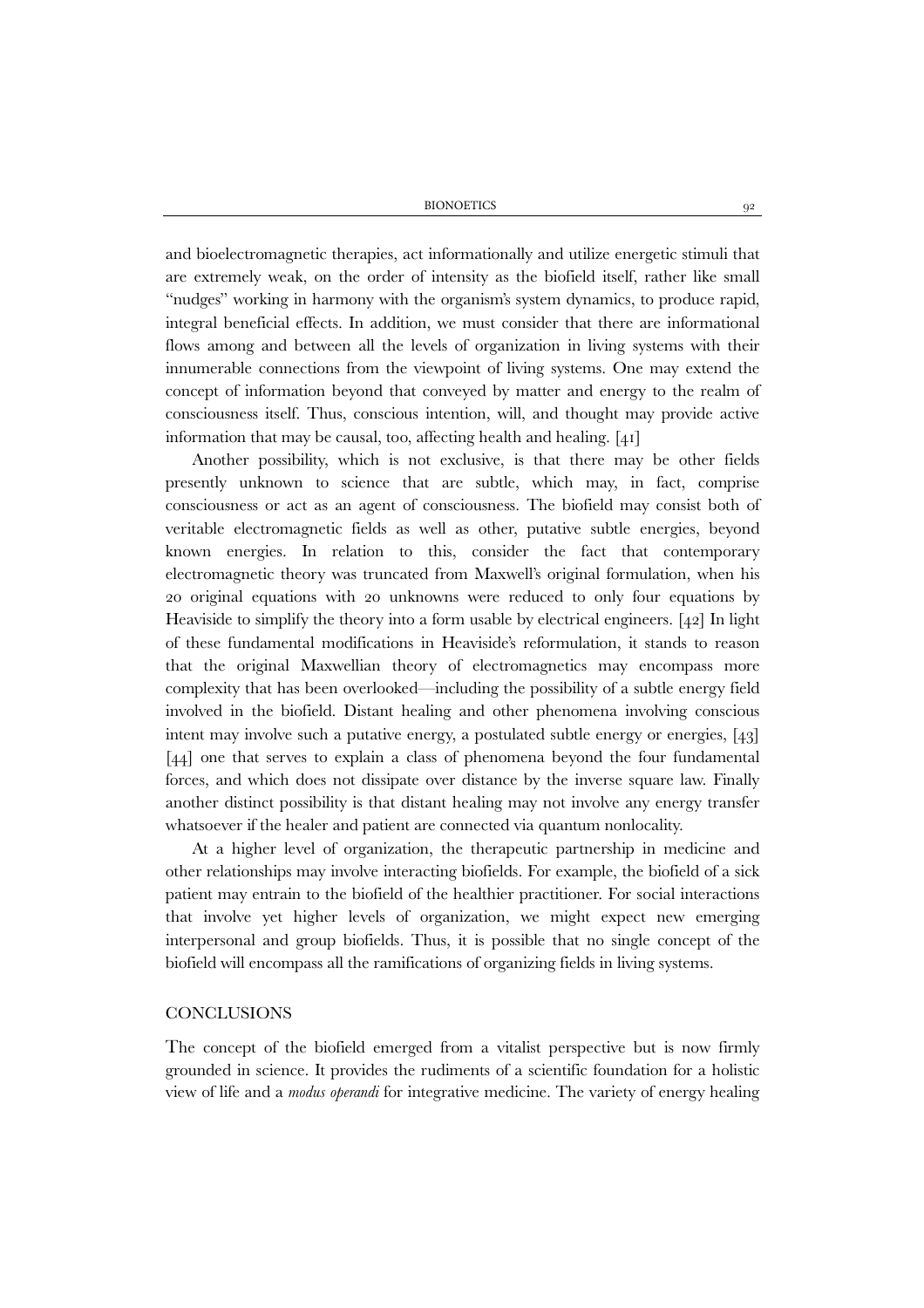practices that have been widely practiced since antiquity, now called biofield therapies, may involve biocommunication and energy transfer via the biofield. Additionally, the biofield may serve as a bridge between mind and body and underlie the *modus operandi* of mind-body interactions.

Although "Occam's razor" has ruled science with its emphasis on simplicity and reductionism, life is inherently complex, and science should be mature enough to embrace its complexity. From a systems view, we expect new biological principles at higher levels of organization. The biofield is one such concept. Moreover, now that epigenetics has modified genetic reductionism, such that "top-down" regulation is meeting "bottom-up" approaches, the biofield, with its exquisite sensitivity to environmental factors, may also prove to be an important mediator in epigenetics. This could pave the way toward a truly novel biological paradigm that unifies the "particle" and the "field" views of life.

[brubik@earthlink.net](mailto:brubik@earthlink.net)

Institute for Frontier Science

Oakland, California http://frontiersciences.org

### **REFERENCES**

- [1] Thompson, D'Arcy W. *On Growth and Form*. Cambridge: Cambridge University Press (1917): 160.
- [2] Bishof, Marco. "Vitalistic and mechanistic concepts in the history of bioelectromagnetics" In: Beloussov, L.V. and Popp, F.A. (eds). *Biophotonics— Non-equilibrium and Coherent Systems in Biophysics, Biology, and Biotechnology*.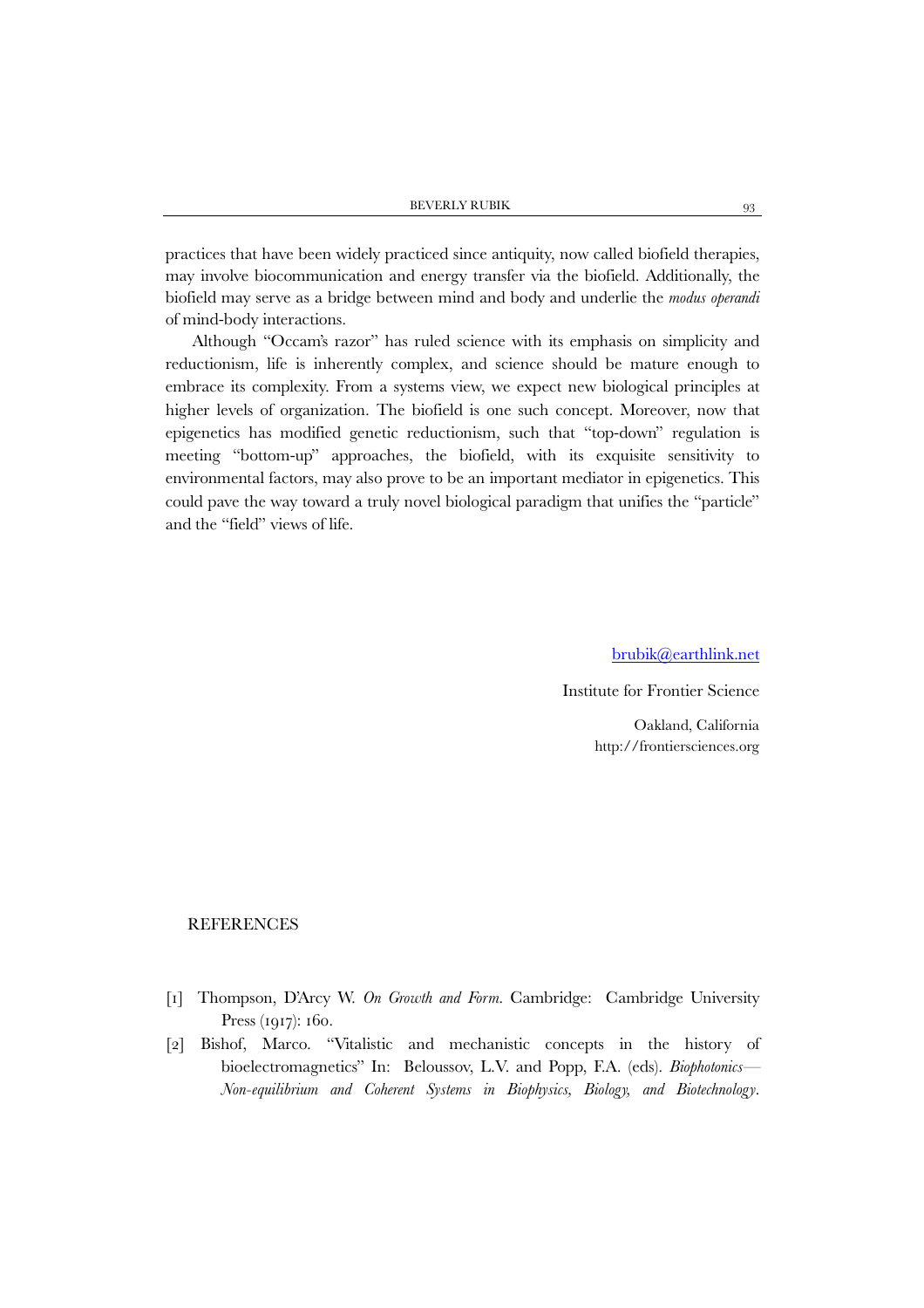Proceedings of the International Alexander Gurwitch Conference, Sept 28- Oct 2, 1994. Moscow: Bioinform Services 1995: 3-14.

- [3] Szent-Györgyi, Albert. Towards a new biochemistry. *Science* 93 (1941): 609.
- [4] Burr, H.S., Northrup, F.S.C. The electro-dynamic theory of life. *Quarterly Review of Biology* 10 (1935): 322-333.
- [5] Pressman, A.S. *Electromagnetic Fields and Life*. New York: Plenum Press, 1970.
- [6] Sedlak, W. A model of a system radiating the biological field and electrostasis (In Polish). *Kosmos* A2 (1967): 154-159.
- [7] Inyushin, V.M. Bioplasma: the fifth state of matter? In: White, J, Krippner, S. (eds) *Future Science*. Garden City, NY: Doubleday (1977): 115-120.
- [8] Zon, J.R. Physical plasma in biological solids: a possible mechanism for resonant interactions between low intensity microwaves and biological systems. *Physiological Chemistry and Physics* 11 (1979): 501-506.
- [9] Wnuk, M.J. and Bernard, C.D. The electromagnetic nature of life: the contribution of W. Sedlak to the understanding of the essence of life. *Frontier Perspectives* 10.1 (2001): 32-35.
- [10] Fröhlich, Herbert. Long-range coherence and energy storage in biological systems. *International Journal of Quantum Chemistry* 2 (1968): 641-649.
- [11] Fröhlich, Herbert. The extraordinary dielectric properties of biological materials and the action of enzymes. *Proceedings of the US National Academy of Sciences* 72 (1975): 4211-4215.
- [12] Fröhlich, H., Kremer, F. (eds.) *Coherent Excitations in Biological Systems*. New York: Springer, 1983.
- [13] Pokorny, J., Jelinek, F,. Trkal, V., Lamprecht, I., Holzel, R. Vibrations in microtubules. *Journal of Biological Physics* 23 (1997): 171-179
- [14] Pokorny, J. Conditions for coherent vibrations in cytoskeleton. *Bioelectrochemistry and Bioenergetics.* 48.2 (1999): 267-271.
- [15] Oschman, J.L. *Energy Medicine*. New York: Churchill Livingstone, 2000.
- [16] Del Giudice E., Preparata, G. A new QED picture of water: understanding a few fascinating phenomena. In: Sassoroli, E., Srivastava, Y., Swain, J., Widom, A. (eds.) *Macroscopic Quantum Coherence*. Hackensack, NY: World Scientific Publishing Co, 1998.
- [17] Del Giudice, E., Elia V., Tedeschi, A. Role of water in the living organisms. *Neural Network World* 19.4 (2009): 355-360.
- [18] Del Giudice, E., Spinetti, P.R., Tedeschi, A. Water dynamics at the root of metamorphosis in living organisms. *Water* 2 (2010): 566-586.
- [19] Jabs, H.S. and Rubik, B. Self-organization at aqueous colloid-membrane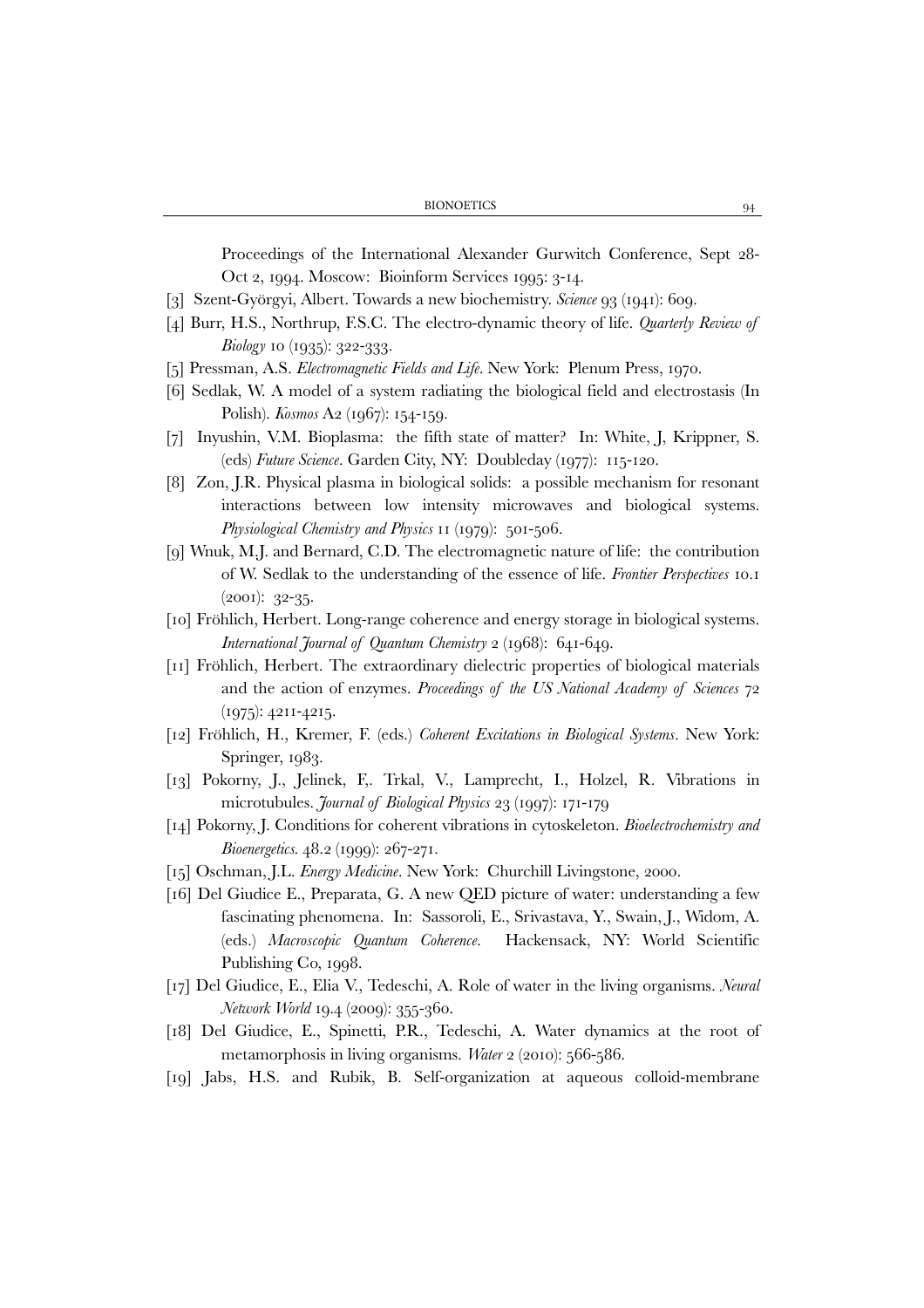interfaces and an optical method to measure the kinetics of exclusion zone formation. *Entropy* 16 (2014): 5954-5975.

- [20] Ho, Mae-Wan. Illuminating water and life. *Entropy* 16 (2014): 4874-4891.
- [21] Popp, F.A., and Nagl, W. Concerning the question of coherence in biological systems. *Cell Biophysical Journal* 13 (1988): 218-220.
- [22] Popp, F.A., Warnke, U., Konig, H.L., Peschka, W. (eds.) *Electromagnetic Bioinformation.* Munich: Urban and Schwarzenberg, 1989.
- [23] Popp, F.A., Beloussov, L.V. (eds.) *Integrative Biophysics: Biophotonics.* Dordrecht, Netherlands: Kluwer Academic Publishers, 2003.
- [24] Van Wijk, R., Kobayashi, M., Van Wijk, E. Anatomic characterization of human ultra-weak photon emission with a moveable photomultiplier and CCD imaging. *Journal of Photochemistry and Photobiology* B 83.1 (2006): 69-76.
- [25] Jabs H.S., and Rubik, B. Unpublished data (2012).
- [26] Kefatos, M.C, Chevalier, G., Chopra, D., Hubacher, J., Kak, S., Theise, N.D. Biofield science: current physics perspectives. In Press: *Global Advances in Health and Medicine* (2015).
- [27] Tiller, W. What are subtle energies? *Journal of Scientific Exploration* 7 (1993): 293-304.
- [28] Zhang, C.L. Acupuncture system and electromagnetic standing wave inside body (in Chinese). *Journal of Nature* 17 (1995): 275-281.
- [29] Zhang, C.L. Standing wave, meridians, and collaterals, coherent electromagnetic field and holistic thinking in Chinese Traditional Medicine (in Chinese). *Journal of Yunnan College of Traditional Medicine* 19 (1996): 27-30.
- [30] Jerman, I., Krasovec, R., Leskovar, R.T. Deep significance of the field concept in contemporary biomedical sciences. *Electromagnetic Biology and Medicine* 28 (2009): 61-70.
- [31] Savva, S. A systems approach in biology and biophysics. *Monterey Institute for the Study of Alternative Healing Arts Newsletter* 18-19 (1997): 209.
- [32] Savva, S. Toward a cybernetic model of the organism. *Advances in Mind-Body Medicine* 14 (1998): 292-301.
- [33] Rubik, B., Pavek, R., Greene, E., Laurence, D., Ward, R. Manual healing methods. In: Rubik, B., et al. (11-member editorial review board*), NIH Report: Alternative Medicine: Expanding Medical Horizons.* US Government Printing Office, Washington, DC. 1995: 113-157.
- [34] Rubik, B. Can Western science provide a foundation for acupuncture? *American Association for Medical Acupuncture Review* 5.1 (1993): 15-27.
- [35] Rubik, B. Information, energy, and the unpredictable whole. *Advances: The Journal of Mind-Body Health* 13.2 (1997): 67-70.